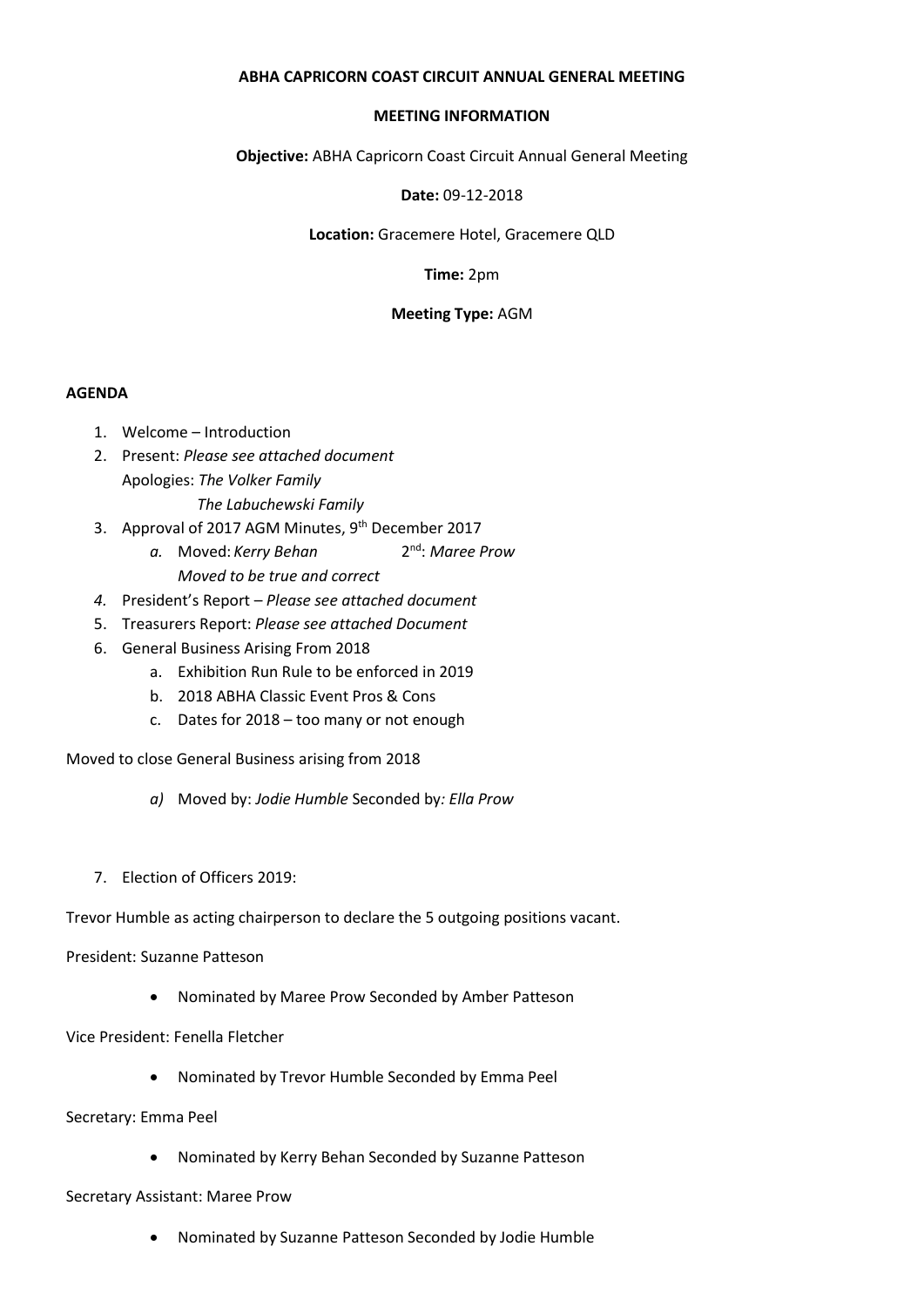## Treasurer: Jodie Humble

- Nominated by Emma Peel Seconded by Suzanne Patteson
- 8. 2019 ABHA Capricorn Coast Committee to resume meeting
- 9. General Business Agenda 2019
	- a. Amendment of rule one, rule currently states circuit points are awarded to horse and rider combination, the only exemption on merging points with a different horse is if the horse becomes deceased within the year. Amend rule to state points in LED event will be based on rider alone regardless of horse.
		- i. Moved by *Jorja Ike*r Seconded by *Fenella Fletcher*
		- *ii. Unanimously Approved*
	- b. Amendment of rule 12. Rule states rider's age group status is determined by the age they turn in the current year. Senior riders may compete until their 18<sup>th</sup> birthday then move to open ranks. Amend rule to state Senior riders may compete until their 18<sup>th</sup> birthday, with no points being awarded, they then must move into open ranks.
		- i. Moved by *Emma Peel* Seconded by *Fallon Mulhall*
		- *ii. Unanimously Approved*
	- c. Amendment to rules 17 & 18, rules currently state More than 15 horses entered and the prizemoney will be paid out. Amend rule to state more than 8 horses entered and the prizemoney will be paid out.
		- i. Moved by Emma Peel
		- ii. Discussed that instead of payouts, Futurity & Maturity side pots would be charged a \$5 fee per event with all money going back into end of year prizes.
		- *iii. Unanimously Approved*
	- d. All payouts for the ABHA Capricorn Coast Circuit Classic Event to be direct debited to placegetters.
		- i. Moved by *Jodie Humble* Seconded by *Emma Peel*
		- ii. All placegetters will be direct debited except junior events
		- *iii. Unanimously Approved*
	- e. All persons on horseback at any ABHA Capricorn Coast event must be a member of the ABHA
		- i. Moved by *Suzy Patteson*
		- *ii. Unanimously Approved*
	- f. Arena hire fee of \$5 per rider for hired arenas. Time keepers fee of \$2 per rider Money for the timekeeper to be split between timekeepers on the day. To be implemented in 2019
		- i. Moved by *Suzy Patteson*
		- ii. *Unanimously Denied*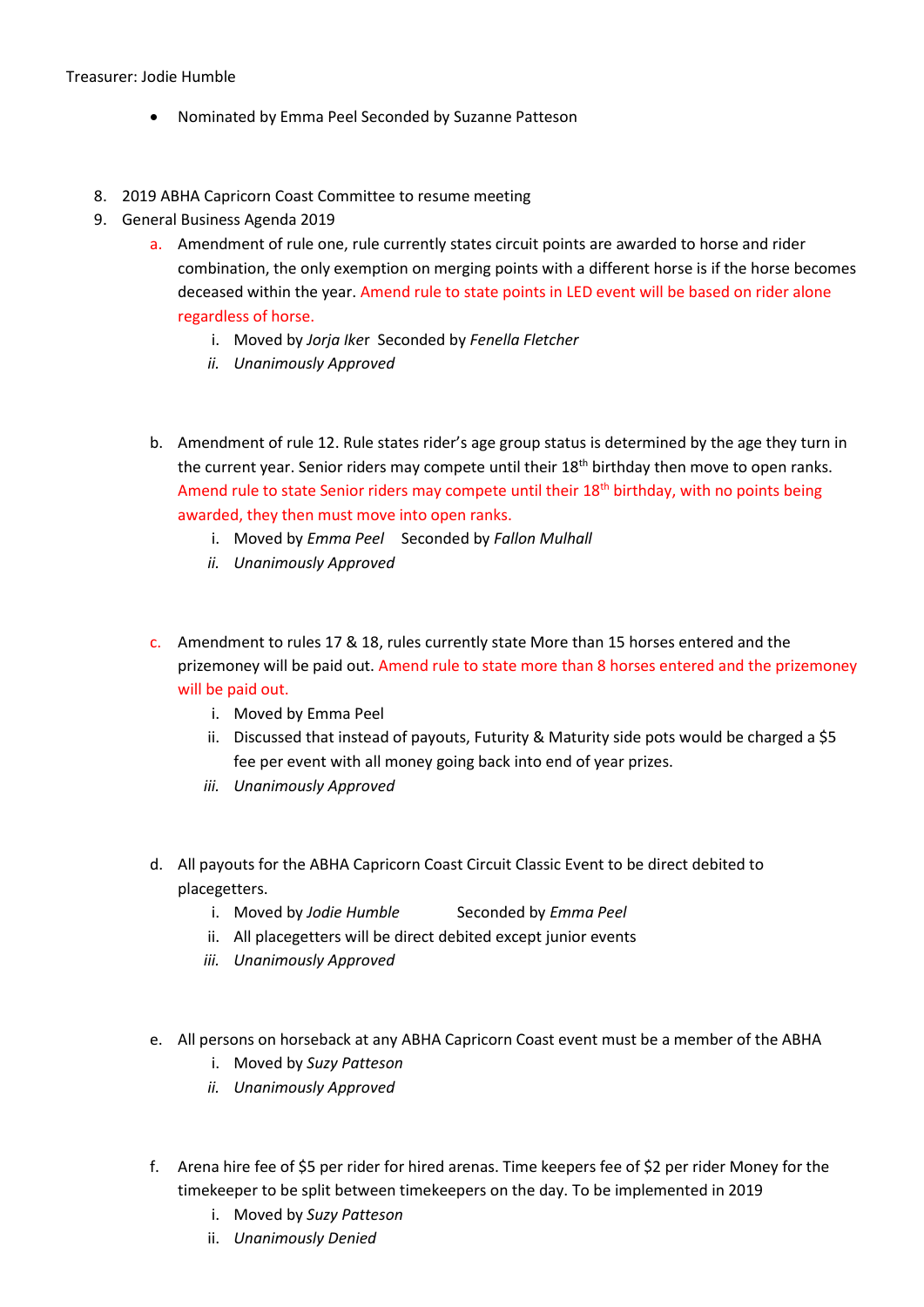- g. \$3 per exhibition run for any runs after the divisional event has concluded
	- i. Moved by Suzy Patteson
	- *ii. Unanimously Approved*
- h. Any competitor competing on a stallion must be 15 years and older.
	- i. Moved by Suzy Patteson
	- ii. Discussed that no junior competitor be allowed to compete on a stallion at any ABHA Capricorn Coast Events. Keeping with the rules of all other local events.
	- iii. *Unanimously Approved*
- i. Amendment to rule 13, rule currently states If a person is not present when called, exhibition run will be forfeited. Amend rule to state exhibition run will go to end of the draw.
	- i. Moved by *Suzy Patteson*
	- ii. *Unanimously Denied* Keep rule as currently reads
- j. 2019 Cap Coast Membership Fees \$10 for junior only competitors \$35 for open competitors and junior competitors who wish to run in the 3D
	- *i.* Moved by *Suzy Patteson*
	- ii. Discussed that all Capricorn Coast Memberships will be \$25 except for Peewee, Tiny Tots & LED
	- iii. *Unanimously Approved*
- 10. All Other General Business for 2019
	- a. 2019 Dates: If an event is cancelled, there is to be no rescheduling of this event.
		- i. This is up to the 2019 Committee to discuss at a later date
	- b. Paying for a program for nominations to be taken through.
		- i. 2019 Committee to discuss and acquire quotes of total costs. Bring to another meeting to determine if to proceed.
	- c. Fundraising Ideas
		- i. Grants currently in the works for the 2019 season
		- ii. Children's Day to encourage more Junior members
	- d. Junior events to be changed to 3D payout instead of the current Led, Tiny Tots, Peewee, Junior & Senior Youth Events to avoid confusion with parents nominating their children in the wrong event and to make it easier for the secretary to keep track.
		- i. Secretary to write up Junior event possibilities with age groups and divisional and bring back to another meeting as there was a lot of confusion with the age groups.
	- e. Veterinarian to check all horses for the 2019 Classic event.
		- i. Members were made aware that the board had denied the rule change after the previous AGM, but was unanimously voted that this be looked at again. Members are wanting to have a Veterinarian to approve all horses entered in the Classic and Maturity Events to avoid cheating. Also wishing to amend the previous rule discussion to add that all Proof of Age documents given when entering the Classic & Maturity events must have been done in that current year. Please see below for previous discussion of this ruling.